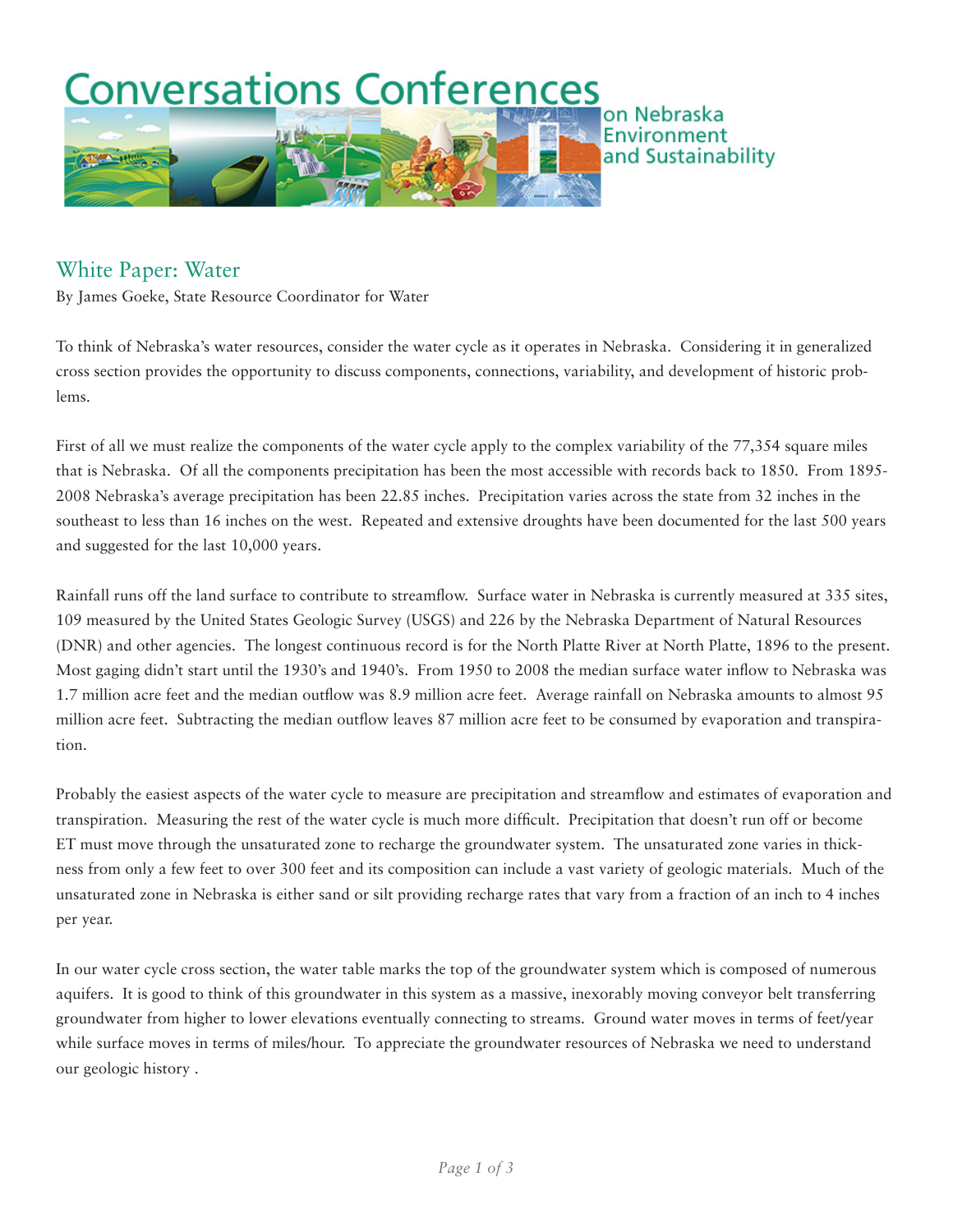The primary aquifer in Nebraska has been accumulating for 30 million years as material eroded from the rising Rocky Mountains has been carried eastward to build Nebraska. From geologic mapping, well logs, and the drilling of over 5500 test holes since 1930 we have been able to identify the composition and ages of the aquifer units of the High Plains aquifer. The units are: the Brule Formation, a siltstone-claystone deposited from 32-28 million years ago; the Arikaree Formation, a silty sandstone deposited from 28-19 million years ago; the Ogallala Formation, the primary component of the High Plains aquifer that include everything from sands and gravels to sandstone to siltstones deposited from 19-5 million years ago; the Broadwater Formation, a sand and gravel deposited from 5-2 million years ago; and any sands and gravels deposited since. We have been able to estimate our ground water in storage in Nebraska at approximately 2.5 billion acre feet. The UNL Conservation and Survey Division (the Nebraska Geologic Survey) has created state maps showing the depth to water, the configuration of the water table, the configuration of the base of the aquifer, the saturated thickness, and transmissivity. Using these maps we can determine the directions of groundwater flow and gradients to estimate the contribution of ground water to Nebraska's rivers.

Streams emanating from the Sandhills are among the most constant flowing streams in the world deriving more than 90% of their flow from groundwater. The contribution of flow from the Sandhill streams insures the flow of the Platte east of Columbus guaranteeing flow to support the wells fields of Omaha and Linclon.

The problem in Nebraska has been timing. We have developed a legal system to manage water while we were working to understand the surface water and groundwater systems and their connection. We started to manage surface water under the Prior Appropriation Doctrine (first in time, first in right) in 1895 just as we were beginning to measure streamflow in a few places. It was another 80 years until we passed the Groundwater Management Act to manage ground water under the concept of correlative rights. By this time surface waters had been over appropriated, irrigation wells were being installed in record numbers, and groundwater levels had declined 20-30 feet in the Blue River basin, southwest Nebraska, and the Alliance area. It wasn't until 1996 and the passage of LB 108 that we finally recognized the connection between surface water and ground water.

In 2004 LB962 was passed requiring DNR to work with the NRD's to manage the hydrologically connected waters of Nebraska. DNR is required to conduct an annual assessment of the water balance in each watershed and classify each watershed as being under, fully, or over appropriated based upon a set of criteria that includes the concept of stream depletion lines for the delineation of fully or over appropriated. Nearly half of the state has been designated as fully appropriated or over appropriated. In over and fully appropriated areas new high capacity wells and new surface water rights were banned. NRD's have been required to develop integrated management plans to insure stream flows and water use efficiency.

This is a unique time in Nebraska history. Our long history of easy access to water is coming to an end. The biggest question today related to the future of water resources in Nebraska is how do we manage our interconnected water resources fair and equitably for all the competing interests? Other questions include how do we meet the requirements of the 1997 Cooperative Agreement with Colorado and Wyoming and the terms of the Republican River Compact settlement agreement of